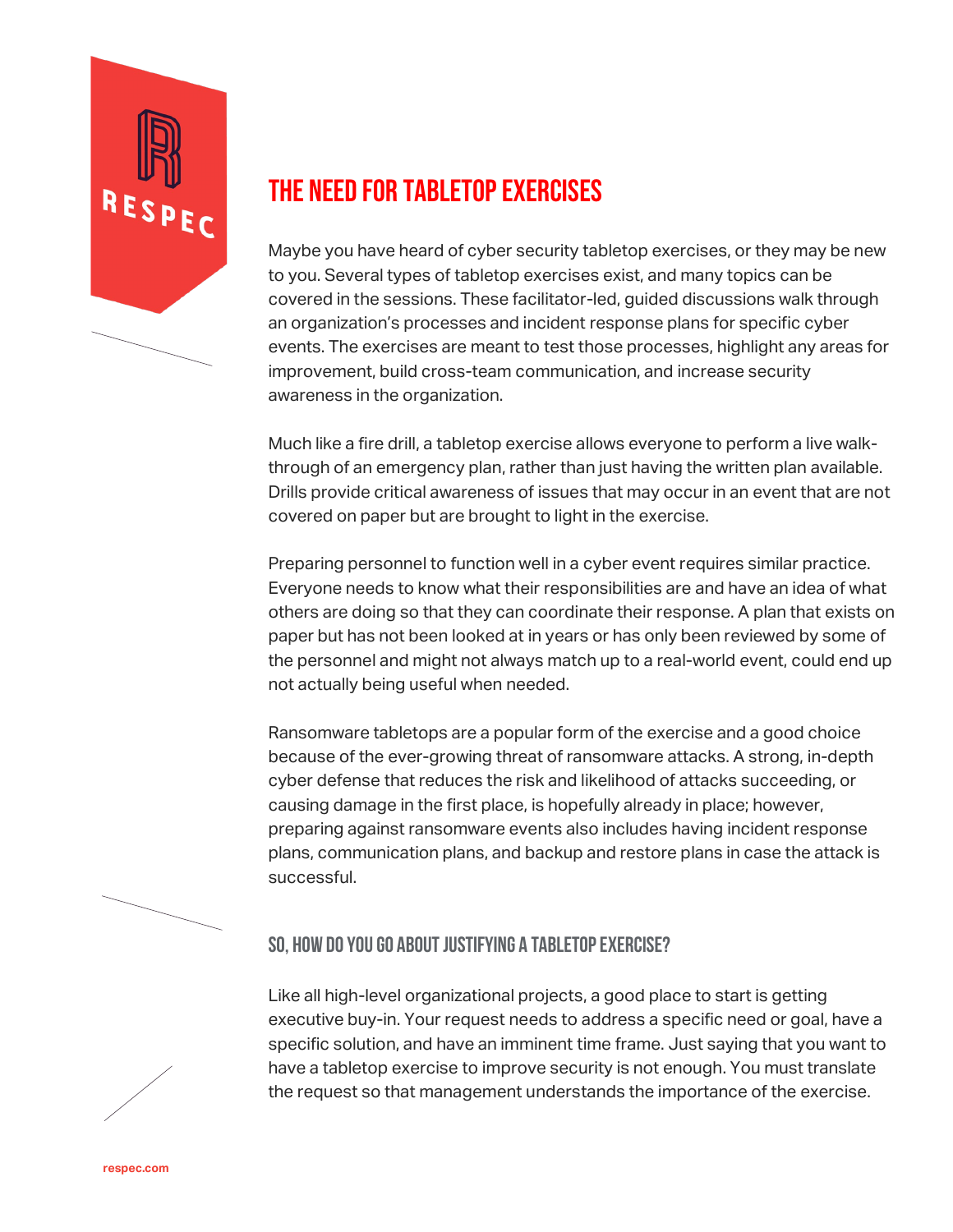

Executives balance requests from all the company's departments, and securing funding is just the first part of executive support. You need to convince leadership to fund the initiative while also convincing them to be a part of the exercise. Including executive staff in the tabletop is a key step.

Many of the decision points in an incident response plan can trigger discussions and opposing views. Tabletop exercises can focus on those discussions and allow for decisions and policies to be created before the crisis of an event takes place. During a real cyber event, executives will want to understand what is going on and who is responsible for handling the different parts of the response effort. A tabletop allows all of the parties to be familiar with the different pieces and processes taking place and to be more comfortable with the process during an actual event.

Cyber insurance is an item that is usually discussed in a ransomware tabletop exercise. The details of what the insurance will and will not do for your organization, as well as what the insurance covers and what it does not, in a cyber event are critical points to understand. Some insurance policies have specific clauses for ransomware events compared to other malware events.

## **Some points to understand:**

- > Will the insurance cover the initial ransom if your company chooses to pay it?
- > Will the insurance company negotiate the amount for you?
- > What is the dollar figure cap for the payment?
- > If, after the initial ransom, a second ransom request is made to return exfiltrated data, is that event considered a separate event by the insurance company or a continuation of the first?
- > Will the insurance company cover notification costs if any personal identifiable information (PII) was exposed?

While insurance may pay reimbursement for some or all the financial costs, other, nonfinancial costs can be incurred by the organization. Ransomware attacks can also include some non-immediate recovery costs from an attack:

- > The disruption of normal business activities. In addition to systems affected by Ransomware, other critical systems and services may need to be taken offline until the threat can be identified can contained.
- > Sensitive information can be lost or exposed. Not only can data be lost and irrecoverable, but data exfiltration is also common as a second prong of the attack.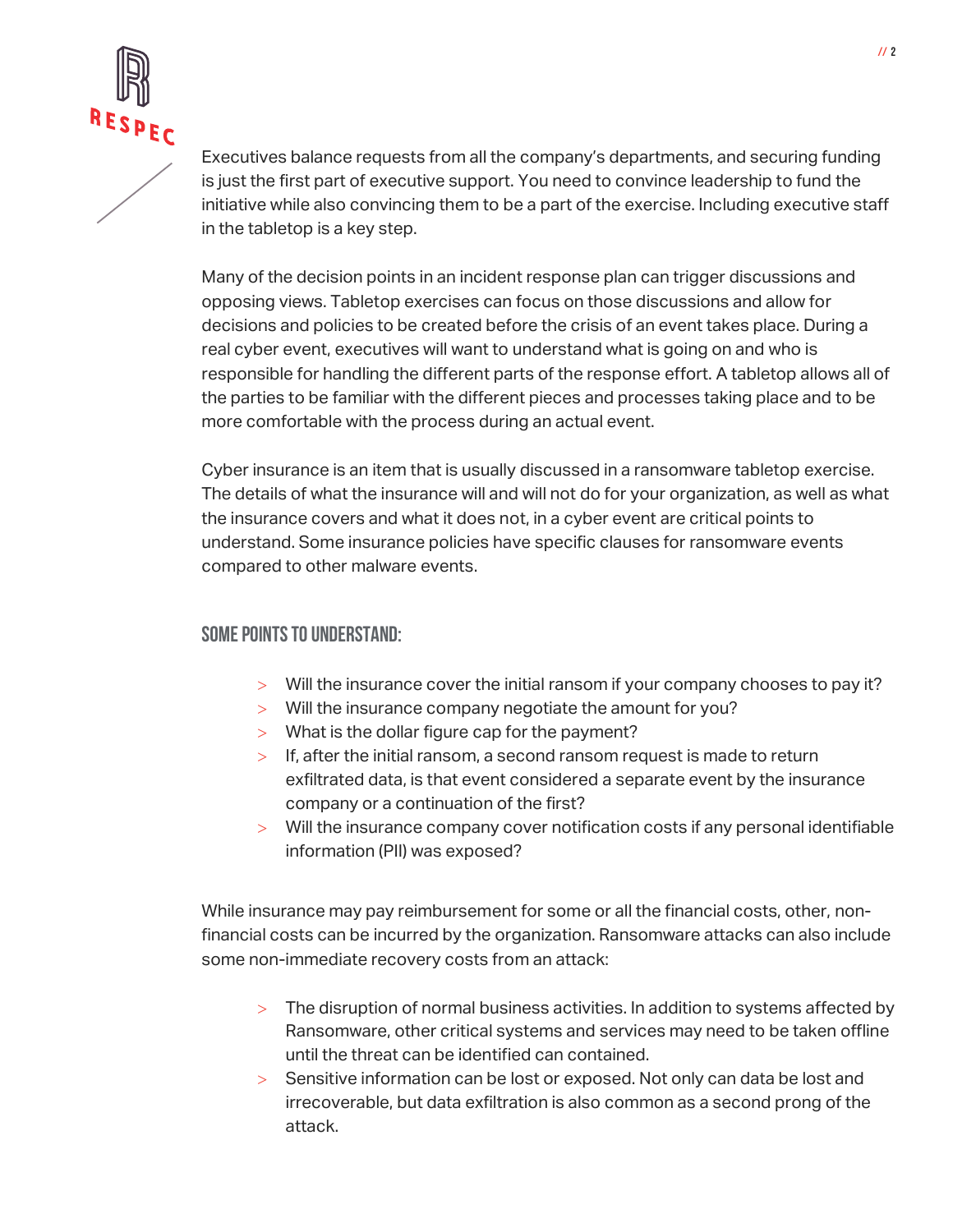

- > The organization's reputation, professional relationships, and image can be damaged, which can lead to a loss of user/consumer trust.
- > Long-term potential revenue and productivity can be lost.

Communication is another key feature that is often included in tabletop scenarios. Cyber events can compromise standard communication and messaging systems. During these cyber incidents, alternative communication solutions must be accounted for to allow a coordinated technical response to the event, make any public announcements needed, and keep stakeholders apprised of the status of the event.

Organizations often only have the required manpower and expertise available on staff to handle day-to-day operations. When a cyber event occurs, these organizations turn to a third-party expert for help in their response. Having contracts in place with these organizations before the event occurs is a good idea, rather than trying to find assistance in the middle of the incident.

With a response organization on retainer, the response process can be sped up. A quicker reaction to containing malware in a cyber event can reduce the harm and exposure done to the organization. Trying to get contracts legal-reviewed and approved is a slow process on good days in an organization, so think about how this approval process would be during a crisis when servers and messaging applications are compromised or shut down. Having assistance within hours instead of days could change the outlook of an event. In some cases, if the retainer is not used for the year, the retainer cost can be reassigned for other security services, such as user security training.

Another topic that can be covered in a tabletop exercise, and the best actual defensive measure in a ransomware event and other cyber incidents, is having good data and server backups. Backing up data goes beyond just saying that you turned on the backups years ago. To ensure that you have good backups, here are some tips:

- > Ensure that all the critical and confidential data in your organization is identified to verify that this critical data is being backed up.
- > Conduct testing on a regular basis to ensure that the data can be fully restored from those backups.
- > Like any other critical system, the backups need to be monitored for failure or tampering.
- > A method will be needed to validate system restores so you are not reintroducing malware back into the environment.
- > Archive older backups in case you discover that newer backups have been compromised by attackers and you need an older copy for comparison.
- > Have a list of critical systems to restore in order of priority to get up and running efficiently.